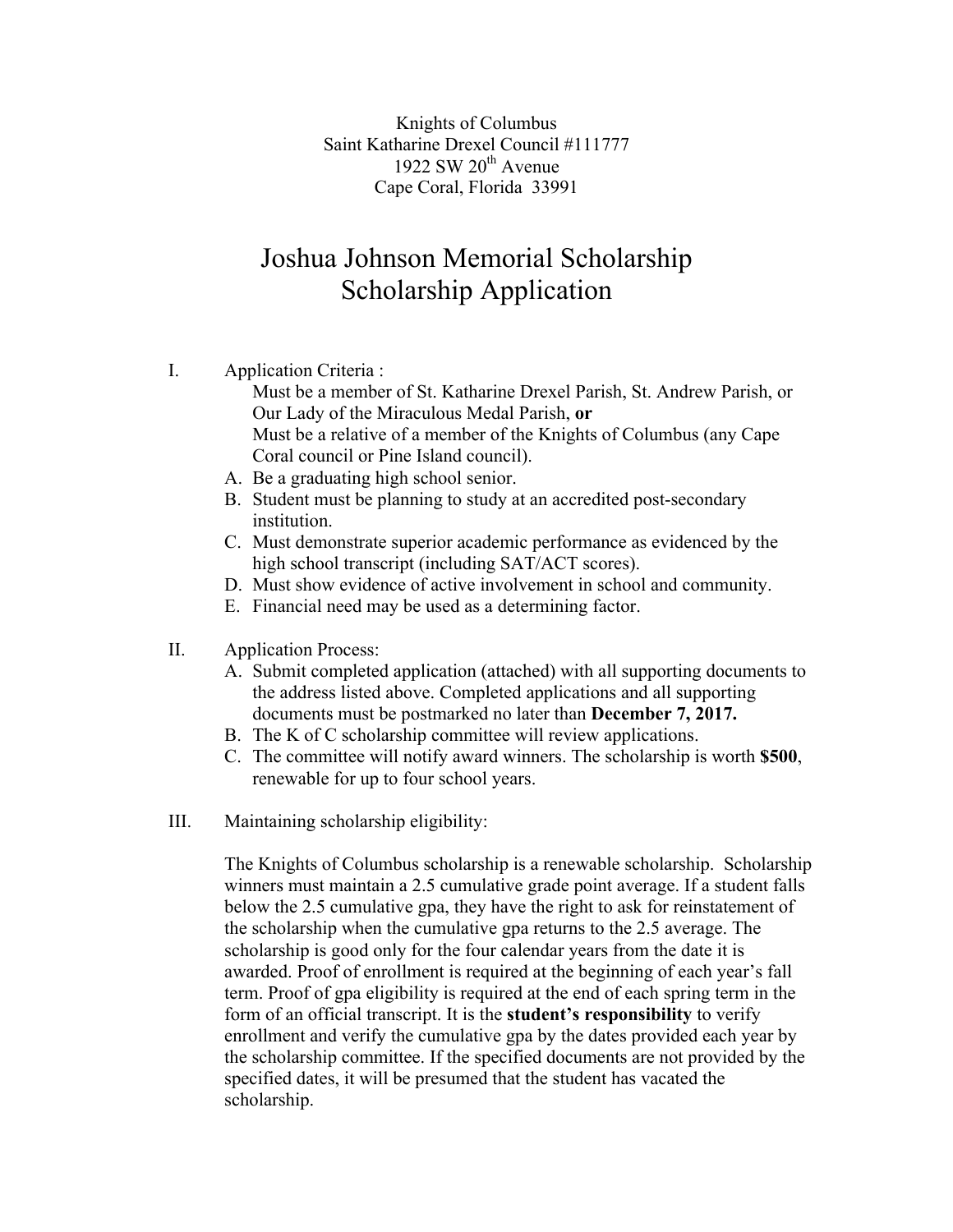|                                                                             |  | $\text{PHONE}:$ |                                        |  |
|-----------------------------------------------------------------------------|--|-----------------|----------------------------------------|--|
|                                                                             |  |                 |                                        |  |
| APPLICANT NAME: (first) (middle) (last)                                     |  |                 |                                        |  |
|                                                                             |  |                 |                                        |  |
|                                                                             |  |                 |                                        |  |
|                                                                             |  |                 | DATE OF BIRTH: SOCIAL SECURITY #:      |  |
|                                                                             |  |                 |                                        |  |
| IS A MEMBER OF YOUR FAMILY A MEMBER OF THE KNIGHTS OF<br>COLUMBUS? _______. |  |                 |                                        |  |
|                                                                             |  |                 |                                        |  |
|                                                                             |  |                 |                                        |  |
|                                                                             |  |                 | COLLEGE/UNIVERSITY YOU PLAN TO ATTEND: |  |
|                                                                             |  |                 |                                        |  |
|                                                                             |  |                 |                                        |  |

ACTIVITIES/ACCOMPLISHMENTS : Each applicant must attach a statement describing the applicant's involvement/accomplishments in the following areas:

HIGH SCHOOL ACTIVITIES : Include clubs, sports, extracurricular activities, leadership positions, awards or honors earned.

COMMUNITY / CHURCH ACTIVITIES : Describe any non-school involvements, including church, volunteer, and community service activities.

ACADEMIC INFORMATION : Each applicant must attach a copy of the most recent high school transcript, including ACT/SAT test scores. In addition, please indicate a school contact person (e.g., guidance counselor) who can verify information provided on transcript.

SCHOOL CONTACT PERSON :